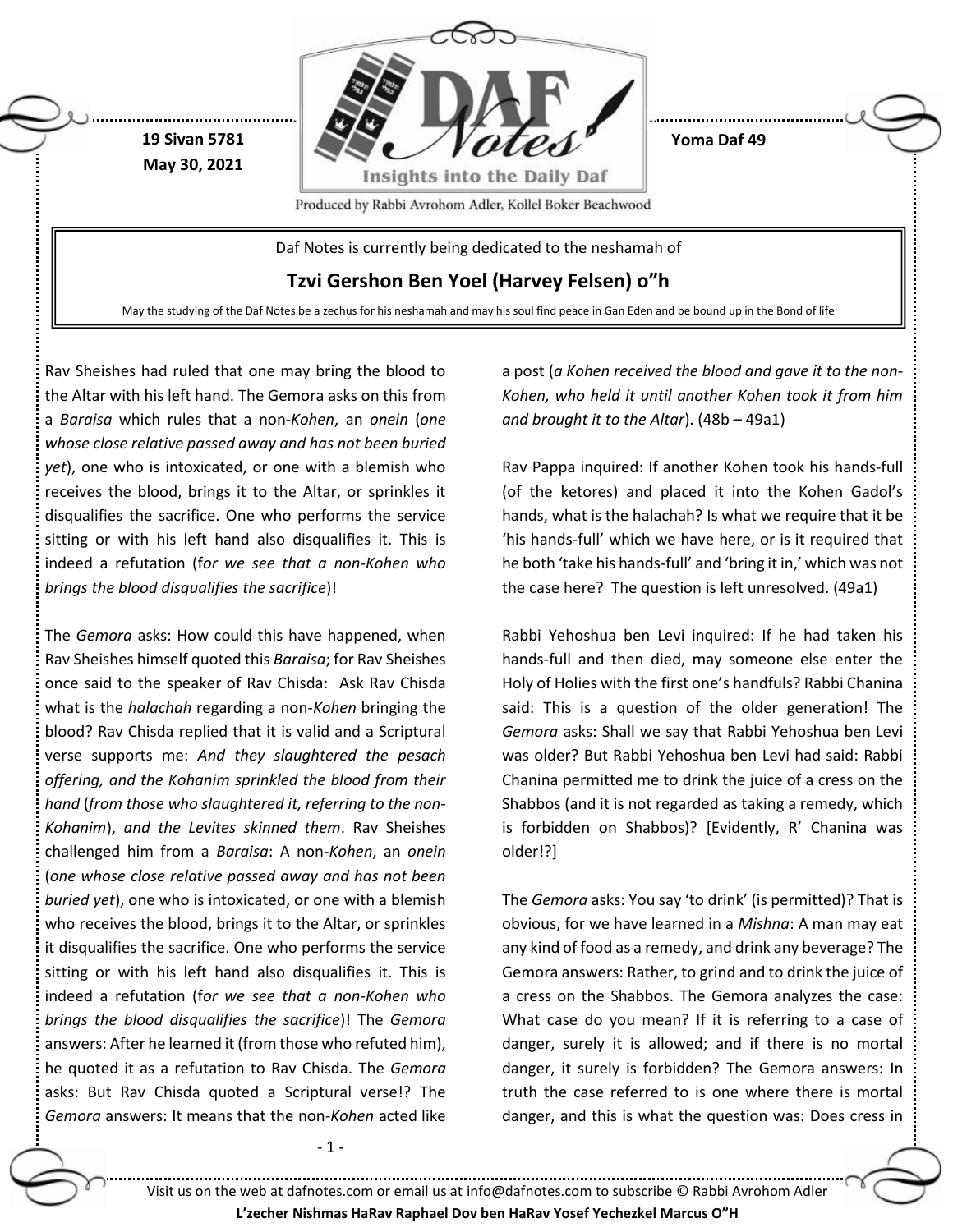

fact cure, so that one may for this purpose desecrate the Shabbos, or does it not effect a cure, so that one may not desecrate the Shabbosin connection with it? And why was it asked of Rabbi Chanina? It is because he was an expert regarding medicine, for Rabbi Chanina said: No one has ever consulted me for a case of a wound from a white mule and has recovered. The *Gemora* asks: But don't we see people who do recover from it? The *Gemora* answers: He meant that we never see that the wound has healed. The *Gemora* asks: But do we not see cases where the wound has healed? The *Gemora* answers: He was referring to a wound inflicted by a mule with tips on its feet. The Gemora returns to its original question: At any rate we learn from here that Rabbi Chanina was the older one!? The Gemora answers: Rather, this is what he said: This is a question of the older generation (referring to himself)!

The Gemora asks: But did Rabbi Chanina express such a view (of uncertainty in the case where the Kohen Gadol died); didn't Rabbi Chanina say: *With a bull*, i.e., but not with the blood of a bull (and if the Kohen Gadol died, the new Kohen Gadol must bring another bull; he cannot use the blood from the first one)? And furthermore, was it not Rabbi Chanina who said: If he took the hands-full of the incense before the slaughtering of the bull, he has done nothing? The Gemora answers: This is what Rabbi Chanina said: Since he (R' Yehoshua ben Levi) asks the question, the inference is justified that he holds 'with a bull' includes also 'with the bull's blood. Now, according to this view, his question is like the question of an older generation.

The Gemora asks: What is the conclusion? Rav Pappa said: If we say that he fills the handful first (before entering) and then must fill it again (after he is inside the Holy of Holies), then his fellow may enter with his chafinah, because the chafinah is still carried out (by filling his hands inside the Holy of Holies); but if we say that he fills the handfuls once, but does not fill them again, then your question arises. Rav Huna the son of Rabbi Yehoshua said to Rav Pappa: On the contrary! If we say that he performs the chafinah twice, a fellow Kohen should not enter with his chafinah, because it is impossible that the second will not fill either a bit less than the handfuls of the first or a bit more; but if we say that he performs only one chafinah, your question does arise. The Gemora states: For the question had been raised: Must he perform the chafinah twice, or not? The Gemora attempts to resolve this from our Mishna, which states: and such was its measure. Now, does that not mean that just as the measure in the outside chafinah (was the required amount), so too was it in the chafinah within the Holy of Holies (proving that he must perform a second chafinah inside)? The Gemora rejects the proof: No, perhaps the meaning here is that if he wanted to make a measure (a utensil) he could do so, or perhaps it means that he must not fill his hands with either more or less (than the exact measure of his cupped hands).

The Gemora resolves it from the following Baraisa: How does he do it (when he has entered the Holy of Holies)? [He places the shovelful of coals on the ground.] He takes hold of the ladle (of incense) with his fingertips, and according to some, it is with his teeth, and pulls it (upward) with his thumb until it (the handle) reaches his elbows, then he turns it over and pours the incense into his cupped hands. He piles it on the coals, in order that its smoke may come up slowly; some say that he scatters it on the coals, in order that its smoke may come up fast; and this is the most difficult service in the Temple. The Gemora asks: This, and none other? Was there not the *melikah* (the manner of "slaughter" a bird in the Temple) and the *kemitzah* (*the scooping of the flour*)!? [*It is mentioned by both of these services that they indeed are very difficult services in the Temple!?*] The *Gemora* answers: The *Baraisa* meant that this was one of the most difficult services in the Temple. The Gemora concludes: At any rate, we see from here that he had to perform the chafinah twice. (49a1 – 49b1)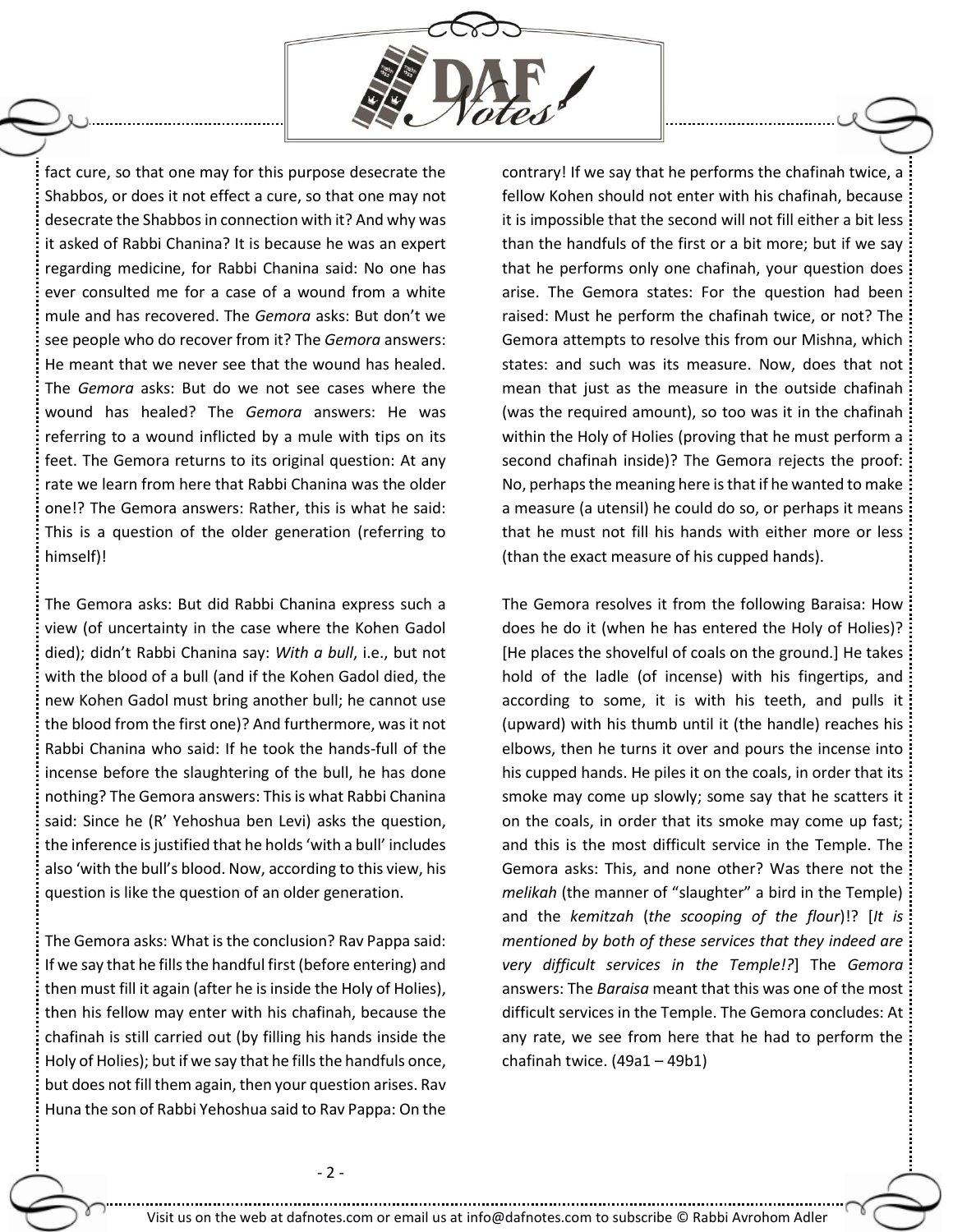

The question was raised: If the Kohen Gadol slaughtered the animal and died, may someone else enter with its blood? Do we say 'with a bull' includes even 'with the blood of the bull,' or only 'with a bull,' but not with its blood? Rabbi Chanina said: 'With a bull,' but not with its blood. Rish Lakish said: 'With a bull,' and even with its blood. Rabbi Ammi said: 'With a bull,' but not with its blood. Rabbi Yitzchak Nafcha said: 'With a bull,' and even with its blood.

Rabbi Ammi raised the following objection to Rabbi Yitzchak Nafcha from a Mishna: They may become partners or withdraw from the *korban* (pesach) until it was slaughtered? Now, if that view were correct (that an animal is referred to as a bull or a lamb or a kid), this should read as follows: Until he throws the blood. The Gemora answers: There it is different, because it is written: miheyos misseh, i.e., as long as the lamb or the kid is alive.

Mar Zutra raised the following objection: [The verse says that one can redeem a first born donkey with a sheep.] The *Mishna* lists animals which are not included in the category of sheep for this purpose: A calf; a beast; a slaughtered sheep; a *terifah – animal with anatomical defect*; *Kila'im – cross breed of a ram and sheep*; *Koy*, which may be an animal or a beast. [Evidently a slaughter sheep is not regarded as a "sheep."] The Gemora answers: There it is different, because the meaning of "sheep" is inferred from 'sheep' mentioned in connection with the korban pesach. The Gemora asks: Then just as that must be male, without blemish, and one year old, this too ought to be male, without blemish, and one year old? The Gemora answers: To prevent such interpretation, the Torah states: You shall redeem . . . you shall redeem, to include both. The Gemora asks: If the repetition of 'you shall redeem' means to include, then all ought to be

included? The Gemora answers: What value would the word 'sheep' have in that case?! (49b1 – 49b2)

## **INSIGHTS TO THE DAF**

## *Taking Vitamins On Shabbos*

The *Mishna* states that a person may eat any foods for healing. The reason for this is because it is referred to as food and not medicine. An example of this is *yoezer* that is eaten in conjunction with seven white dates and is effective for one who has worms of the liver, which comes from eating raw meat, etc. Although this food also has medicinal value, one is still permitted to eat the food on *Shabbos*.

The question arises regarding taking vitamins on *Shabbos*. A vitamin in of itself is considered food, as a vitamin is to strengthen one's body. Nonetheless, vitamins are not considered food for the ill, as many healthy people take vitamins on a daily basis, such as Vitamin C and the like. Certainly one who is ill and takes vitamins for medicinal purposes on *Shabbos* has to be concerned that he is violating the *Shabbos*. It requires thought with regard to one who is healthy and takes vitamins on *Shabbos*.

The Mishnah Berurah<sup>1</sup> writes that one who normally eats something to strengthen his physique is forbidden to consume that substance on *Shabbos*, even if he is perfectly healthy. It would thus appear that one would be forbidden to take vitamins on *Shabbos*, as vitamins are to strengthen a person's body, and the Pri Megadim and Magen Avraham rule that this is forbidden even for one who is healthy.

Shmiras Shabbos Kihilchoso writes that there are those who are lenient if they are in an area where the custom is to take vitamins in conjunction with very meal.

<sup>1</sup> O. C. 328:20

 $\overline{a}$